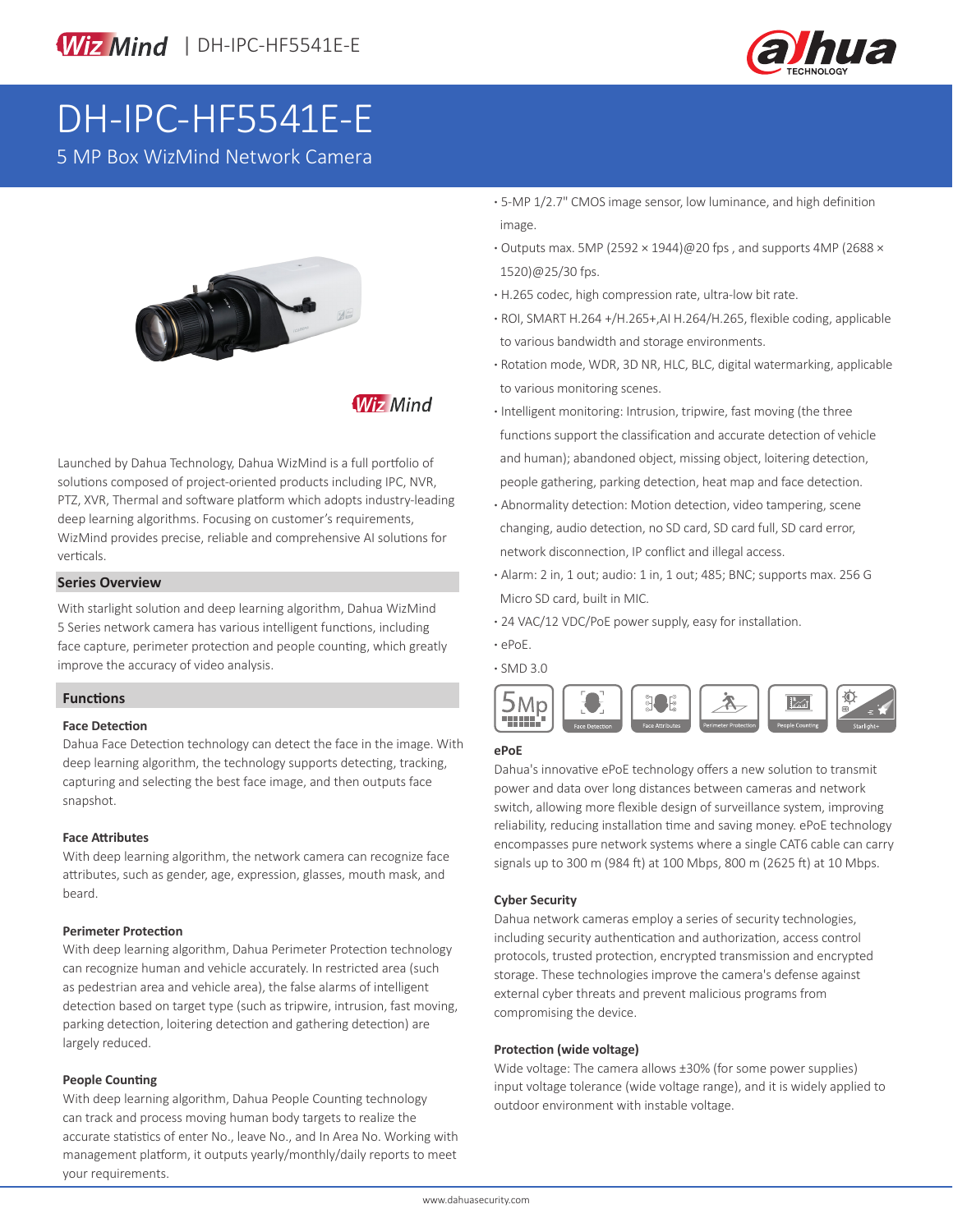## Wiz Mind | DH-IPC-HF5541E-E

#### **Technical Specification**

People Counting

Smart Search

Video Frame Rate

Video

| Camera                            |                                                                                                                                                                                                                                                                                                                                                                                                                                                                                                                                        |  |
|-----------------------------------|----------------------------------------------------------------------------------------------------------------------------------------------------------------------------------------------------------------------------------------------------------------------------------------------------------------------------------------------------------------------------------------------------------------------------------------------------------------------------------------------------------------------------------------|--|
| Image Sensor                      | 1/2.7" CMOS                                                                                                                                                                                                                                                                                                                                                                                                                                                                                                                            |  |
| Max. Resolution                   | 2592 (H) × 1944 (V)                                                                                                                                                                                                                                                                                                                                                                                                                                                                                                                    |  |
| <b>ROM</b>                        | 128MB                                                                                                                                                                                                                                                                                                                                                                                                                                                                                                                                  |  |
| <b>RAM</b>                        | 1GB                                                                                                                                                                                                                                                                                                                                                                                                                                                                                                                                    |  |
| <b>Scanning System</b>            | Progressive                                                                                                                                                                                                                                                                                                                                                                                                                                                                                                                            |  |
| <b>Electronic Shutter Speed</b>   | Auto/Manual 1/3 s-1/100,000 s                                                                                                                                                                                                                                                                                                                                                                                                                                                                                                          |  |
| Min. Illumination                 | With F1.6 lens:<br>0.005 lux@F1.6 (Color, 30 IRE)<br>0 lux (Illuminator on)                                                                                                                                                                                                                                                                                                                                                                                                                                                            |  |
| S/N Ratio                         | $>$ 56 dB                                                                                                                                                                                                                                                                                                                                                                                                                                                                                                                              |  |
| Lens                              |                                                                                                                                                                                                                                                                                                                                                                                                                                                                                                                                        |  |
| Lens Mount                        | C/CS                                                                                                                                                                                                                                                                                                                                                                                                                                                                                                                                   |  |
| Iris Control Type                 | DC-Iris                                                                                                                                                                                                                                                                                                                                                                                                                                                                                                                                |  |
| Smart Event                       |                                                                                                                                                                                                                                                                                                                                                                                                                                                                                                                                        |  |
| <b>IVS</b>                        | Abandoned object; missing object                                                                                                                                                                                                                                                                                                                                                                                                                                                                                                       |  |
| <b>Heat Map</b>                   | Yes                                                                                                                                                                                                                                                                                                                                                                                                                                                                                                                                    |  |
| Professional, intelligent         |                                                                                                                                                                                                                                                                                                                                                                                                                                                                                                                                        |  |
| <b>IVS (Perimeter Protection)</b> | Intrusion, tripwire, fast moving (the three functions<br>support the classification and accurate detection<br>of vehicle and human); loitering detection, people<br>gathering, and parking detection                                                                                                                                                                                                                                                                                                                                   |  |
| <b>SMD 3.0</b>                    | Less false alarm, longer detection distance                                                                                                                                                                                                                                                                                                                                                                                                                                                                                            |  |
| <b>Face Detection</b>             | Face detection; track; snapshot; snapshot optimization;<br>optimal face snapshot upload; face enhancement; face<br>exposure; face attributes extraction including 6 face<br>attributes (gender, age, glasses, expressions, mask, and<br>beard) and 8 expressions (angry, sad, disgusted, scared,<br>surprised, calm, happy, confused); face snapshot set as<br>face, one-inch photo or custom; 3 snapshot strategies<br>(real-time snapshot, optimization snapshot and quality<br>first); face angle filter; optimization time setting |  |
|                                   | Support the counting of enter number, leave number<br>and pass number, and displaying and outputting yearly/<br>monthly/daily reports.<br>Support the counting of number in area, and 4 rules                                                                                                                                                                                                                                                                                                                                          |  |

configuration. Count number of people or stay time and

Support queue management, and 4 rules configuration. Count number of people or stay time and link alarm.

Main stream: 2592 × 1944@(1-20 fps)/2688 × 1520@(1-

\*The values above are the max. frame rates of each stream; for multiple streams, the values will be subjected

25/30 fps) /1920 × 1080@(1-50/60 fps) Sub stream: D1@ (1–25/30 fps) Third stream: 1080p@ (1–25/30 fps)

to the total encoding capacity.

Work together with Smart NVR to perform refine intelligent search, event extraction and merging to event

link alarm.

videos

Smart Codec Smart H.265+; Smart H.264+

AI Coding AI H.265; AI H.264

Video Compression H.265; H.264; H.264H; H.264B; MJPEG (Only supported by the sub stream)

| <b>Stream Capability</b>       | 3 streams                                                                                                                                                                                                                                                                                                                                                                                                                                                |  |
|--------------------------------|----------------------------------------------------------------------------------------------------------------------------------------------------------------------------------------------------------------------------------------------------------------------------------------------------------------------------------------------------------------------------------------------------------------------------------------------------------|--|
| Resolution                     | 2592 × 1944; 2688 × 1520; 2304 × 1296;1080p (1920 ×<br>1080); 1.3M (1280 × 960); 720p (1280 × 720); D1 (704<br>× 576/704 × 480); VGA (640 × 480); CIF (352 × 288/352<br>$\times$ 240)                                                                                                                                                                                                                                                                    |  |
| <b>Bit Rate Control</b>        | CBR/VBR                                                                                                                                                                                                                                                                                                                                                                                                                                                  |  |
| Video Bit Rate                 | H.264: 3 kbps-20480 kbps<br>H.265: 3 kbps-20480 kbps                                                                                                                                                                                                                                                                                                                                                                                                     |  |
| Day/Night                      | Auto (ICR)/Color/B/W                                                                                                                                                                                                                                                                                                                                                                                                                                     |  |
| <b>BLC</b>                     | Yes                                                                                                                                                                                                                                                                                                                                                                                                                                                      |  |
| <b>HLC</b>                     | Yes                                                                                                                                                                                                                                                                                                                                                                                                                                                      |  |
| <b>WDR</b>                     | 120 dB                                                                                                                                                                                                                                                                                                                                                                                                                                                   |  |
| Scene Self-adaptation<br>(SSA) | Yes                                                                                                                                                                                                                                                                                                                                                                                                                                                      |  |
| <b>White Balance</b>           | Auto; natural; street lamp; outdoor; manual; regional<br>custom                                                                                                                                                                                                                                                                                                                                                                                          |  |
| Gain Control                   | Auto;Manual                                                                                                                                                                                                                                                                                                                                                                                                                                              |  |
| <b>Noise Reduction</b>         | 3D NR                                                                                                                                                                                                                                                                                                                                                                                                                                                    |  |
| <b>Motion Detection</b>        | OFF/ON (4 areas, rectangular)                                                                                                                                                                                                                                                                                                                                                                                                                            |  |
| Region of Interest (RoI)       | Yes (4 areas)                                                                                                                                                                                                                                                                                                                                                                                                                                            |  |
| Image Stabilization            | Electronic Image Stabilization (EIS)                                                                                                                                                                                                                                                                                                                                                                                                                     |  |
| Defog                          | Yes                                                                                                                                                                                                                                                                                                                                                                                                                                                      |  |
| Image Rotation                 | 0°/90°/180°/270° (Support 90°/270° with 4M resolution<br>and lower)                                                                                                                                                                                                                                                                                                                                                                                      |  |
| Mirror                         | Yes                                                                                                                                                                                                                                                                                                                                                                                                                                                      |  |
| <b>Privacy Masking</b>         | 8 areas                                                                                                                                                                                                                                                                                                                                                                                                                                                  |  |
| Audio                          |                                                                                                                                                                                                                                                                                                                                                                                                                                                          |  |
| <b>Built-in MIC</b>            | Yes                                                                                                                                                                                                                                                                                                                                                                                                                                                      |  |
| <b>Audio Compression</b>       | PCM; G.711a; G.711Mu; G.726; G.723                                                                                                                                                                                                                                                                                                                                                                                                                       |  |
| Alarm                          |                                                                                                                                                                                                                                                                                                                                                                                                                                                          |  |
| Alarm Event                    | No SD card; SD card full; SD card error; network<br>disconnection; IP conflict; illegal access; motion<br>detection; video tampering; tripwire; intrusion; fast<br>moving; abandoned object; missing object; loitering<br>detection; people gathering; parking detection; scene<br>changing; audio detection; defocus detection; external<br>alarm; face detection; SMD; people counting in area; stay<br>detection; people counting; security exception |  |
| Network                        |                                                                                                                                                                                                                                                                                                                                                                                                                                                          |  |
| Network Port                   | RJ-45 (10/100 Base-T)                                                                                                                                                                                                                                                                                                                                                                                                                                    |  |
| SDK and API                    | Yes                                                                                                                                                                                                                                                                                                                                                                                                                                                      |  |
| <b>Cyber Security</b>          | Video encryption; firmware encryption; configuration<br>encryption; Digest; WSSE; account lockout; security logs;<br>IP/MAC filtering; generation and importing of X.509<br>certification; syslog; HTTPS; 802.1x; trusted boot; trusted<br>execution; trusted upgrade                                                                                                                                                                                    |  |
| Network Protocol               | IPv4; IPv6; HTTP; HTTPS; TCP; UDP; ARP; RTP; RTSP; RTCP;<br>RTMP; SMTP; FTP; SFTP; DHCP; DNS; DDNS; QoS; UPnP;<br>NTP; Multicast; ICMP; IGMP; NFS; SAMBA; PPPoE; 802.1x;<br><b>SNMP</b>                                                                                                                                                                                                                                                                  |  |
| Interoperability               | ONVIF (Profile S/Profile G/Profile T); CGI; Milestone; P2P                                                                                                                                                                                                                                                                                                                                                                                               |  |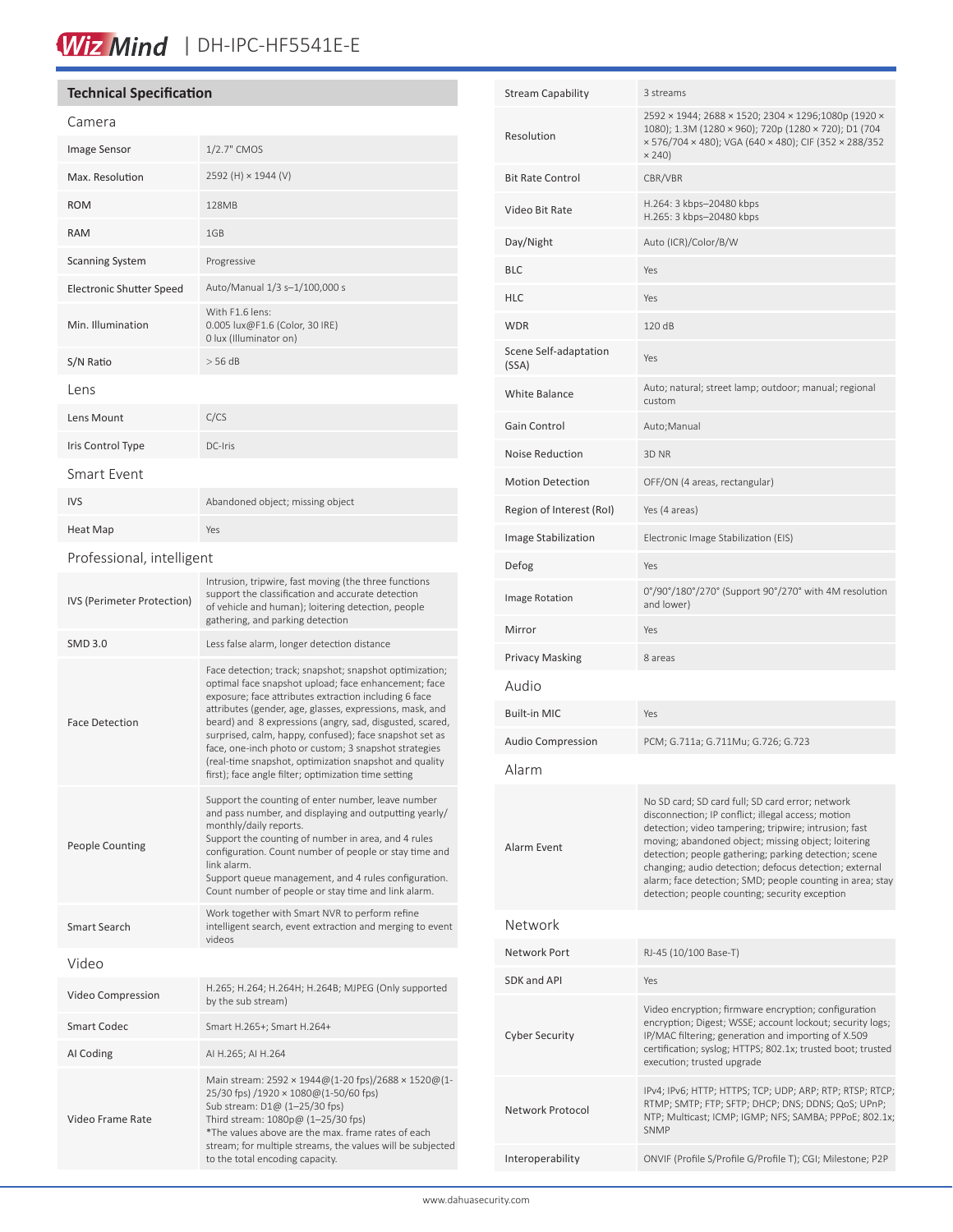### Wiz Mind | DH-IPC-HF5541E-E

| User/Host                    | 20 (Total bandwidth: 80 M)                                                                                                                                                         |  |  |  |
|------------------------------|------------------------------------------------------------------------------------------------------------------------------------------------------------------------------------|--|--|--|
| Storage                      | FTP; SFTP; Micro SD card (support max. 256 GB); NAS                                                                                                                                |  |  |  |
| <b>Browser</b>               | IE: IE 8 and later<br>Chrome<br>Firefox                                                                                                                                            |  |  |  |
| Management Software          | Smart PSS; DSS; DMSS                                                                                                                                                               |  |  |  |
| <b>Mobile Client</b>         | iOS; Android                                                                                                                                                                       |  |  |  |
| Certification                |                                                                                                                                                                                    |  |  |  |
| Certifications               | CE-LVD: EN60950-1;<br>CE-EMC: Electromagnetic Compatibility Directive<br>2014/30/EU;<br>FCC: 47 CFR FCC Part 15, Subpart B;<br>UL/CUL:<br>UL60950-1<br>CAN/CSA C22.2 No.60950-1-07 |  |  |  |
| Port                         |                                                                                                                                                                                    |  |  |  |
| RS-485                       | 1 (baud rate range: 1200 bps-115200 bps)                                                                                                                                           |  |  |  |
| Audio Input                  | 1 channel (3. 5 mm JACK port)                                                                                                                                                      |  |  |  |
| Audio Output                 | 1 channel (3.5 mm JACK port)                                                                                                                                                       |  |  |  |
| Alarm Input                  | 2 channels in: 5 mA 3V-5 VDC                                                                                                                                                       |  |  |  |
| Alarm Output                 | 1 channel out: 300 mA 12 VDC                                                                                                                                                       |  |  |  |
| Power                        |                                                                                                                                                                                    |  |  |  |
| Power Supply                 | 12 VDC/24 VAC/PoE (802.3af)/ePoE                                                                                                                                                   |  |  |  |
| <b>Power Consumption</b>     | Basic: 4.1 W (12 VDC); 4.3 W (24 VAC); 4.4 W (PoE)<br>Max. (H.265+three streams+intelligence on+IR on): 9.2 W<br>(12 VDC); 8.7 W (24 VAC); 9.2 W (PoE)                             |  |  |  |
| Environment                  |                                                                                                                                                                                    |  |  |  |
| <b>Operating Temperature</b> | -30 °C to +60 °C (-22 °F to +140 °F)                                                                                                                                               |  |  |  |
| <b>Operating Humidity</b>    | $\leq 95\%$                                                                                                                                                                        |  |  |  |
| Storage Temperature          | -40 °C to +60 °C (-40 °F to +140 °F)                                                                                                                                               |  |  |  |
| Structure                    |                                                                                                                                                                                    |  |  |  |
| Casing                       | Metal                                                                                                                                                                              |  |  |  |
| <b>Product Dimensions</b>    | 135.4 mm × 74.4 mm × 65.5 mm (5.3" × 2.9" × 2.6") (L<br>$\times$ W $\times$ H)                                                                                                     |  |  |  |
| Net Weight                   | 528 g (1.16 lb)                                                                                                                                                                    |  |  |  |
| <b>Gross Weight</b>          | 620 g (1.37 lb)                                                                                                                                                                    |  |  |  |

| <b>Ordering Information</b> |                   |                                          |  |
|-----------------------------|-------------------|------------------------------------------|--|
| Type                        | Model             | Description                              |  |
| <b>5MP Camera</b>           | DH-IPC-HF5541FP-F | 5 MP Box WizMind Network<br>Camera, PAL  |  |
|                             | DH-IPC-HE5541FN-F | 5 MP Box WizMind Network<br>Camera, NTSC |  |
| Accessories<br>(Optional)   | PFB121W           | Wall Mount Bracket                       |  |
|                             | PFB110W           | Ceiling Mount Bracket                    |  |
|                             | PFB110C-F         | Ceiling Mount Bracket                    |  |
|                             | PFI 2712-F6D      | $2.7 - 12$ mm                            |  |
|                             | <b>PFM321D</b>    | 12 VDC 1A Power Adapter                  |  |
|                             | PFM900-F          | Integrated Mount Tester                  |  |
|                             | TF-P100/256G      | MicroSD Memory Card                      |  |

#### **Accessories**

Optional:





PFB110W Ceiling Mount Bracket

PFM321D 12 VDC 1A Power Adapter





PFM900-E Integrated Mount Tester

PFB121W Wall Mount Bracket



PFL2712-E6D 2.7-12mm



TF-P100/256G MicroSD Memory Card